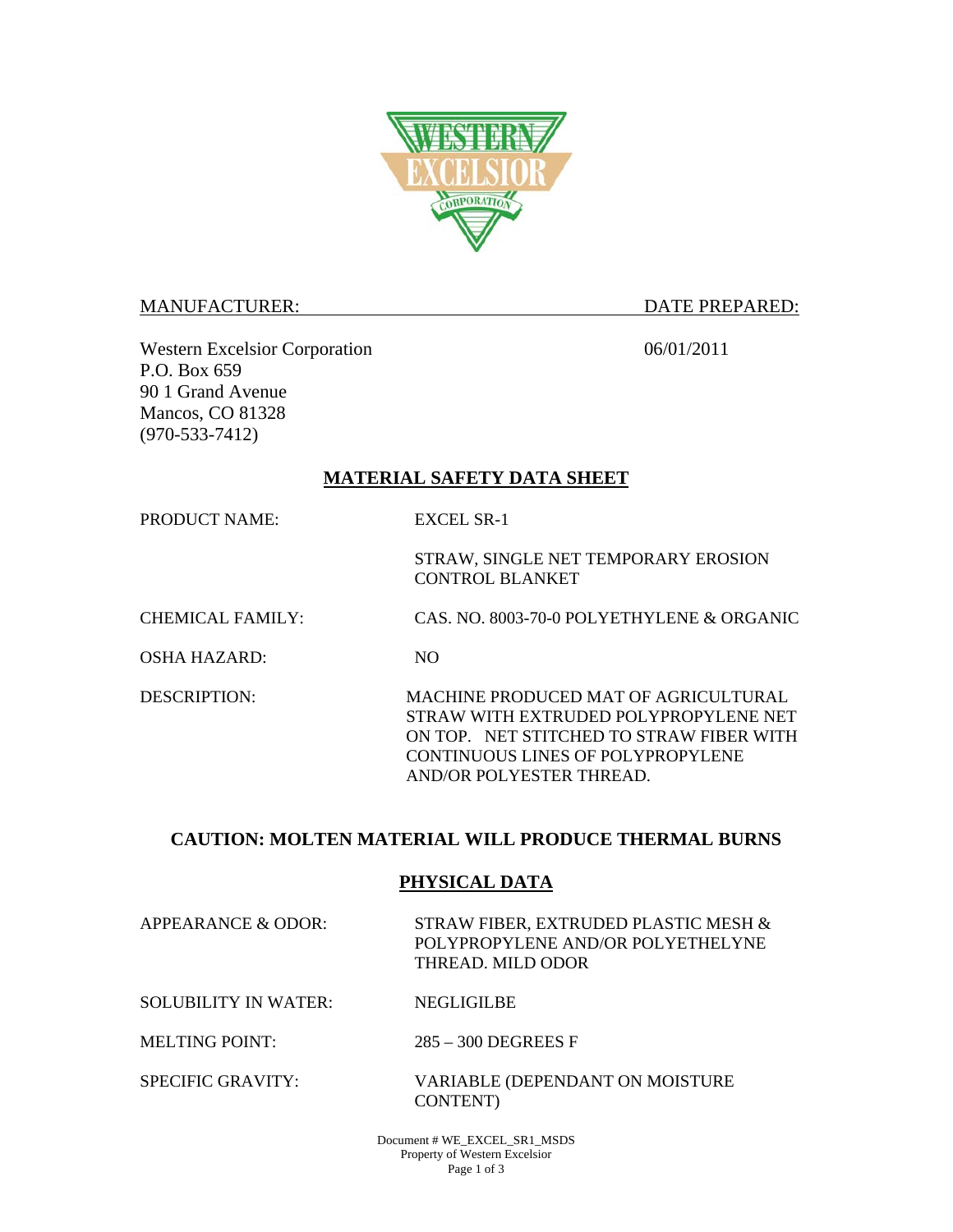% VOLATILE BY VOLUME: N/A

**PH:** 5

**FIRE AND EXPLOSION DATA** 

FLASH POINT: > 600 DEGREES F

AUTOIGNITION TEMPERATURE : > 400 - 500 DEGREES F

EXPLOSIVE LIMITS IN AIR: N/A

EXTINGUISHING MEDIA: WATER SPRAY, DRY CHEMICAL

SPECIAL FIRE FIGHTING PROCEDURES: SPRAY WITH WATER. WEAR SCBA AND PROTECTIVE CLOTHING TO PREVENT CONTACT WITH SKIN

UNUSUAL FIRE & EXPLOSION HAZARDS: STRONG TO SEVERE (if blanket comes in contact with ignition source)

# **REACTIVITY DATA**

STABILITY: STABLE

INCOMPATIBILITY: AVOID CONTACT WITH OXIDIZING AGENTS, DRYING OILS, FLAME, TEMPERATLTRES OVER 400 DEGREES F

POLYMERIZATION: WILL NOT OCCUR

**HAZARDOUS** DECOMPOSITION PRODUCTS:

 COMBUSTION WILL PRODUCE CARBON DIOXIDE, CARBON MONOXIDE, ALDEHYDES, & INORGANIC ACIDS.

### **HEALTH HAZARDS**

EXPOSURE LIMITS: N/A

EYE CONTACT: NO SPECIFIC HAZARD

SKIN CONTACT: MOLTEN MATERIAL WILL PRODUCE THERMAL BURNS

> Document # WE\_EXCEL\_SR1\_MSDS Property of Western Excelsior Page 2 of 3